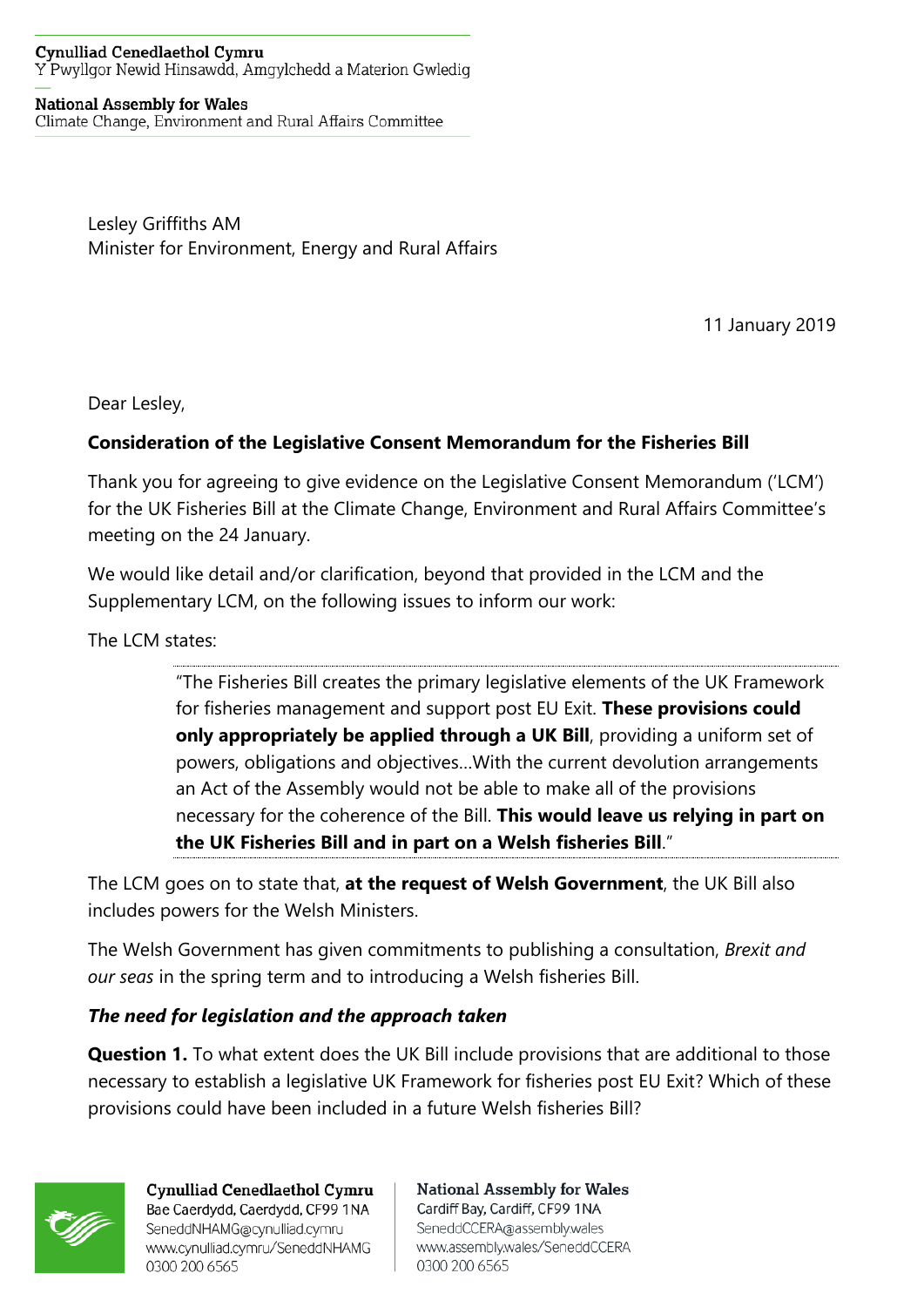**Question 2.** Which of the powers for the Welsh Ministers were included at the request of the Welsh Government?

**Question 3.** What is the rationale for requesting these powers, particularly if the Welsh Government intends to introduce a Welsh fisheries Bill?

**Question 4.** What are the implications for the Welsh Government and the fisheries sector if these powers are not included in the UK Bill?

**Question 5.** Schedule 6 includes broad powers for Welsh Ministers to make provision for 'conservation' and 'fish industry' purposes. Why is it necessary to include these provisions in a UK Bill, rather than a future Welsh fisheries Bill which will be subject to the full Assembly scrutiny process?

## *Fisheries objectives*

The Common Fisheries Policy objectives (set out in Article 2 of the EU Common Fisheries Policy Regulations) will no longer apply following the UK's exit from the EU. Clause 1 of the UK Bill sets out the UK's "fisheries objectives", which reflect some of the Common Fishers Policy ('CPF') objectives.

**Question 6.** How do the fisheries objectives in clause 1 differ from, and improve on those set out in Article 2 of the Common Fisheries Policy Regulations?

**Question 7**. What consideration was given to including milestones and/or targets for achieving the fisheries objectives in the Bill, for example in relation to Maximum Sustainable Yield (as currently included in the CFP)? Will these be included elsewhere, for example, in a JFS?

**Question 8** How will progress towards achieving the fisheries objectives be measured and monitored in Wales? Is there any intention to develop a common approach to measuring and monitoring progress across the UK?

### *Fisheries statements*

Clause 2 to 6 make provision for a "Joint Fisheries Statement" ('JFS') and a "Secretary of State Fisheries Statement" ('SSFS'). Under this provision, the fisheries policy authorities (i.e. the UK Government and devolved administrations) must prepare and publish a JFS before 1 January 2021. A corresponding requirement is placed on the Secretary of State in respect of a SSFS.

Schedule 1 makes provision for the preparation and publication of a JFS. This includes consultation on a draft JFS before being laid before the appropriate legislature, and responding to any resolutions and recommendations.

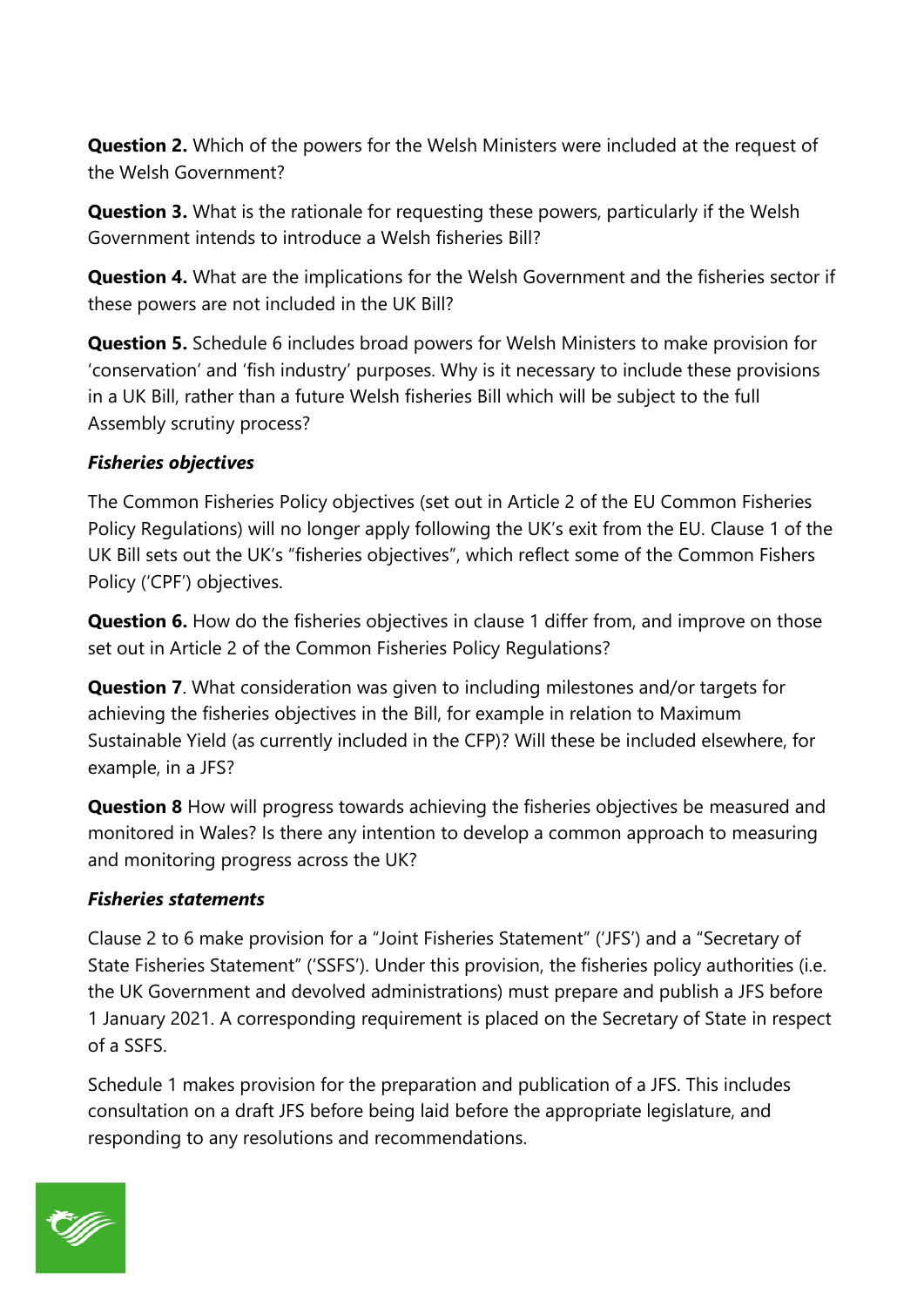Clause 2(1) provide that a JFS will state the fisheries authorities' policies for achieving, or contributing to the achievement of, the fisheries objectives. Clause 6(2) requires authorities (and the Marine Management Organisation - MMO) to exercise their functions relating to fisheries, fishing or aquaculture in accordance with the policies contained in a JFS. However, authorities can deviate from those policies but must state their reason.

**Question 9.** Can you explain in detail how the fisheries policy authorities will "act jointly" in relation to the JFS? How will the Fisheries Management Framework Agreement, referred to in the Supplementary LCM, inform this approach?

**Question 10.** Can you clarify whether the fisheries policy authorities would be expected to consult appropriate legislatures on any revisions to a draft JFS arising from scrutiny of another appropriate legislature, before the final text of a JFS is published?

**Question 11.** While Schedule 1 provides for scrutiny of a JFS by the appropriate legislature before it is published, a JFS will not be subject to the approval of those legislatures. What consideration was given to including such provision?

**Question 12.** Can you explain how and to whom a statement under clause 6(2) will be made? Why is there no formal mechanism in the Bill to this effect?

The SSFS covers many of the more detailed objectives which are contained within Article 2(5) of the Common Fisheries Policy. The SSFS must include the Secretary of State's policies in relation to these objectives. These objectives would only be applicable to reserved powers and those that apply to England only.

**Question 13.** Can you clarify the purpose and intended effect of a SSFS as it relates to Wales?

- − What are the reserved powers that the SSFS will apply to?
- − Do you intend to provide comparable detailed objectives that would apply to Wales? If so, when and how?

# *Power of the Secretary of State to determine fishing opportunities*

Clauses 18 and 19 make provisions in relation to fishing opportunities (or quota) for British fishing boats. Clause 18 provides that the Secretary of State may determine fishing opportunities. A determination may be made only for the purpose of complying with an international obligation of the UK in this regard.

Clause 19 requires the Secretary of State to consult Welsh Ministers (and the other devolved administrations) before making or withdrawing a determination under clause 18.

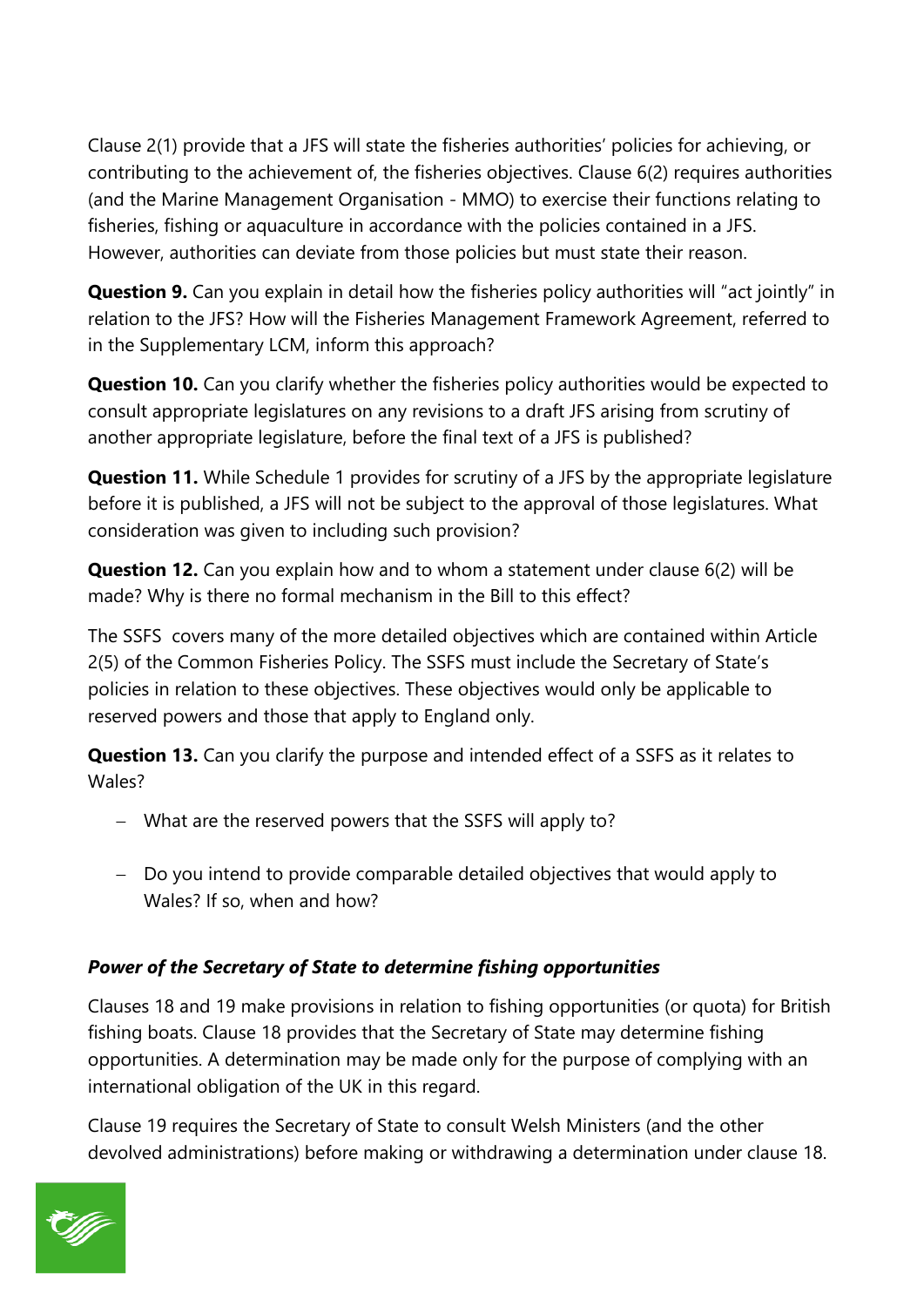The Fisheries Concordat between the UK Government and devolved administrations ('the Concordat') states:

> "The Administrations note that this Concordat involves an agreement to allocate amounts of quota to each Administration. Such allocations do not constitute a permanent split of UK fishing opportunities."

The Concordat sets out the basis on which quota currently allocated to the UK will be allocated to each of the administrations. It also enables the devolved administrations to make changes to how fishing opportunities can be allocated within their jurisdiction.

**Question 14.** Can you clarify whether the Bill, as drafted, provides Wales (and the other devolved administrations) with a *right* to fishing opportunities? If not, why not?

Wales currently receives 1% of the UK's quota share. Even if overall UK quota levels increase after Brexit, Wales will only get 1% of that increase.

**Question 15.** In terms of fishing quota, the benefit to Wales from the UK's exit from the EU will be marginal. Do you think this is acceptable? What discussion have you had with the UK Government in this regard?

**Question 16.** On what basis will fishing opportunities in Wales be distributed and what mechanism will be used?

**Question 17.** Will the Fisheries Concordat need to be reconsidered in light of the provisions in the Bill? If so, in what way?

**Question 18.** Can you clarify whether clause 20 relates to the distribution of fishing opportunities by the Secretary of State (or the MMO) to the UK's four nations, or to the distribution of fishing opportunities by the Secretary of State (or the MMO) to English fishing boats?

According to the Explanatory Notes accompanying the UK Bill, amendments to Article 17 of the Common Fisheries Policy Regulation provided for by clause 20, which describes how fishing opportunities should be distributed, will not apply to Wales. Article 17 contains provisions relating to transparent and objective criteria as the basis of that distribution. The Explanatory Notes state that clause 20 "does not apply Article 17 to the other Fisheries Administrations, at their request".